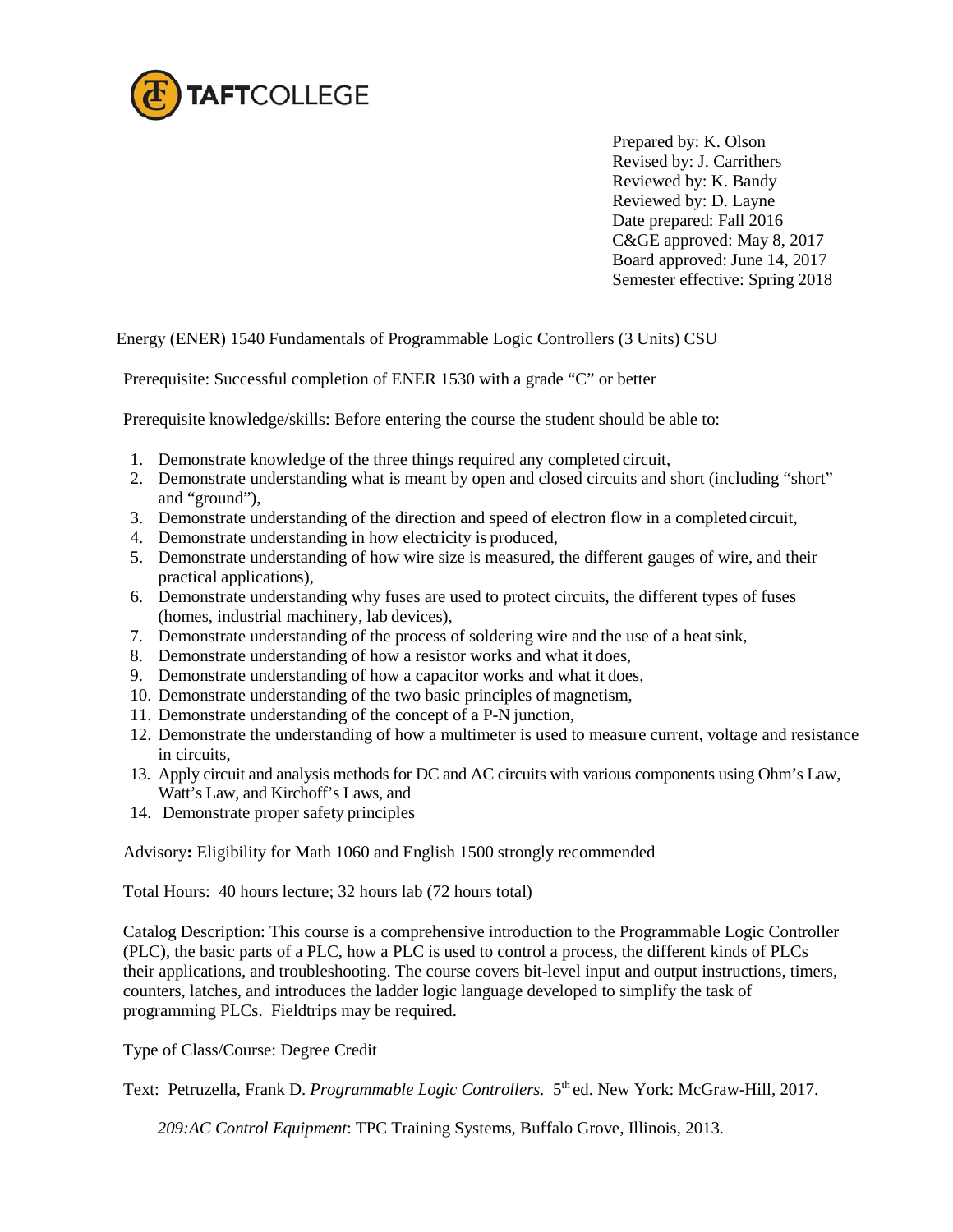

Course Objectives:

By the end of the course a successful student will be able to:

- 1. Demonstrate understanding of the Allen Bradley PLC programming
- 2. Explain history and development of the programmable logic controller (PLC)
- 3. List advantages of the PLC over relaysystems
- 4. Explain the basic sequence of operations of a PLC
- 5. Explain the components of a PLC and their functions
- 6. Create basic circuitry and applications for discrete and analog I/O modules
- 7. Demonstrate understanding of the different types of PLC peripheral support devices available
- 8. Use decimal, binary, octal, and hexadecimal systems in PLC
- 9. Explore timer and counter registers and functions
- 10. Convert relay ladder schematics to ladder logic programs
- 11. Write program instructions that perform logical operations
- 12. Demonstrate understanding how to read the input and output image table files and types ofdata files
- 13. Identify the function of internal relay instructions
- 14. Write and enter ladder logic programs
- 15. Debug, test and verify proper functions of programs

Course Scope and Content (Lecture):

- Unit I Motor Starters
	- A. Manual and Magnetic Starters
	- B. Effects of Low Voltage on a Starter
	- C. Reverse the Shaft Rotation of a 3-Phase Motor

## Unit II Switches and Controls

- A. Industrial Switches and Controls
- B. Commonly used NEMA Pushbutton Stations
- C. Standard and Press-To-Test Indicating Lights
- D. Three-Wire Motor Control Circuits
- Unit III Limit Switches
	- A. Parts of a Snap-Action Limit Switch
	- B. Actuators Used in Limit Switches
	- C. Proper Design and Applications of Limit Switch Cams
	- D. Mercury Switch Operations
- Unit IV Timers and Counters
	- A. Reset Timers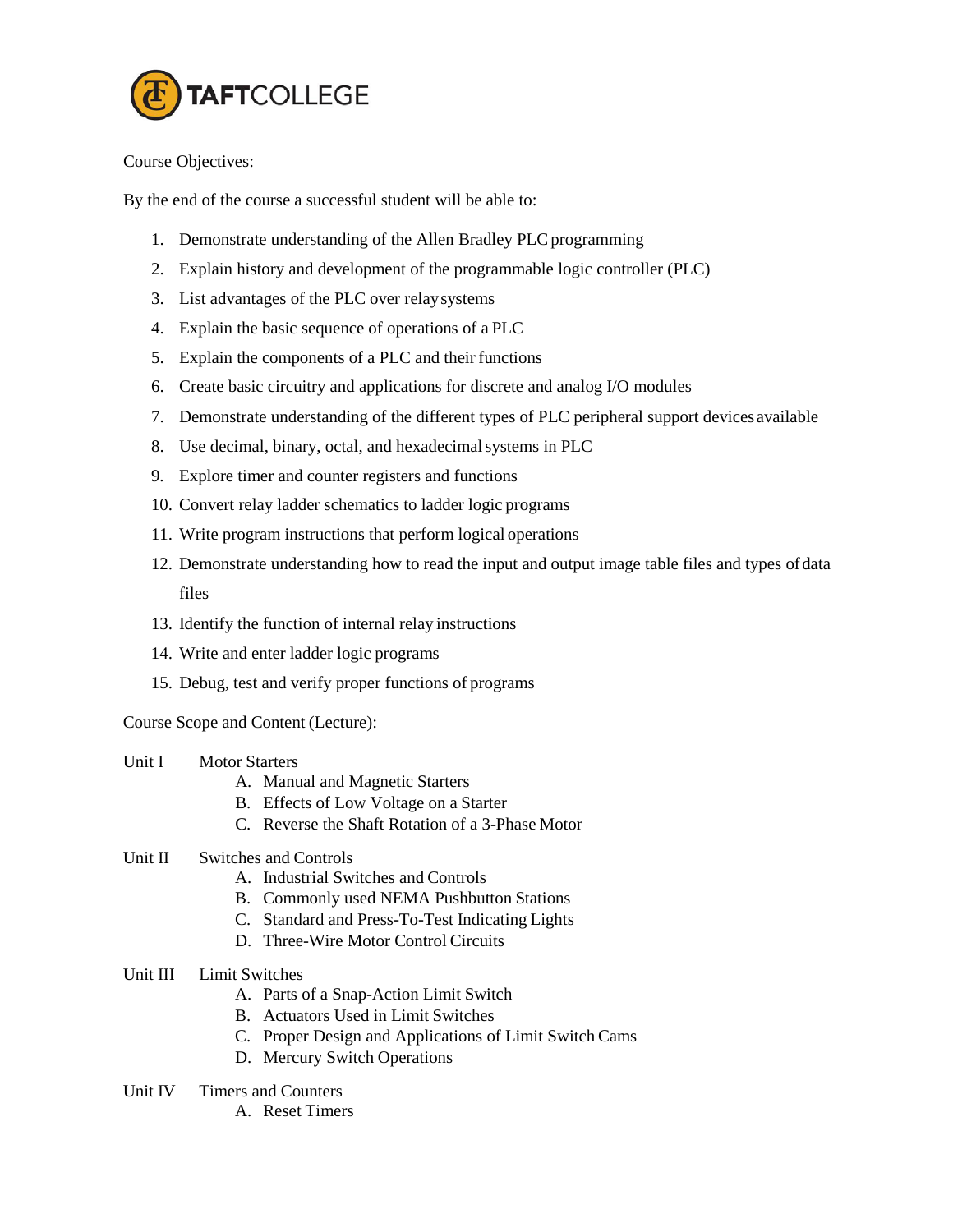

- B. Types and Applications of Timers
- C. Control Device for Non-Time Controlled Machine
- D. Registers and Functions of Counters and Timers
- Unit V Control Relays
	- A. Definition of a Relay
	- B. Advantages of a Reed Relay
	- C. Double-Break Contacts
- Unit VI Motor Control Centers
	- A. Define Motor Control Center
	- B. Advantages of Back-To-Back MCC Construction
	- C. How to Install an MCC
- Unit VII Control Panel Wiring
	- A. Function of Terminal Blocks
	- B. Make a Terminal Connection
	- C. Use of Connectors
	- D. Use of a Wiring Duct

# Unit VIII Programmable Logic Controllers (PLCs), an Overview

- A. Introduction to Programmable Logic Controllers
- B. Parts of the PLC
- C. Principles of Operation
- D. Modifying the Operation
- E. PLCs versus Computers
- F. PLC Size and Application

## Unit IX PLC Hardware Components

- A. The I/O Section
- B. Discrete I/O Modules
- C. Analog I/O Modules
- D. Special I/O Modules
- E. I/O Specifications
- F. The Central Processing Unit (CPU)
- G. Memory Design
- H. Memory Types
- I. Programming Terminal Devices
- J. Recording and Retrieving Data
- K. Human Machine Interfaces (HMIs)

## Unit X Number Systems and Codes

- A. Decimal System
- B. Binary System
- C. Negative Numbers
- D. Octal System
- E. Hexadecimal System
- F. Binary Coded Decimal (BCD) System
- G. Gray Code
- H. ASCII Code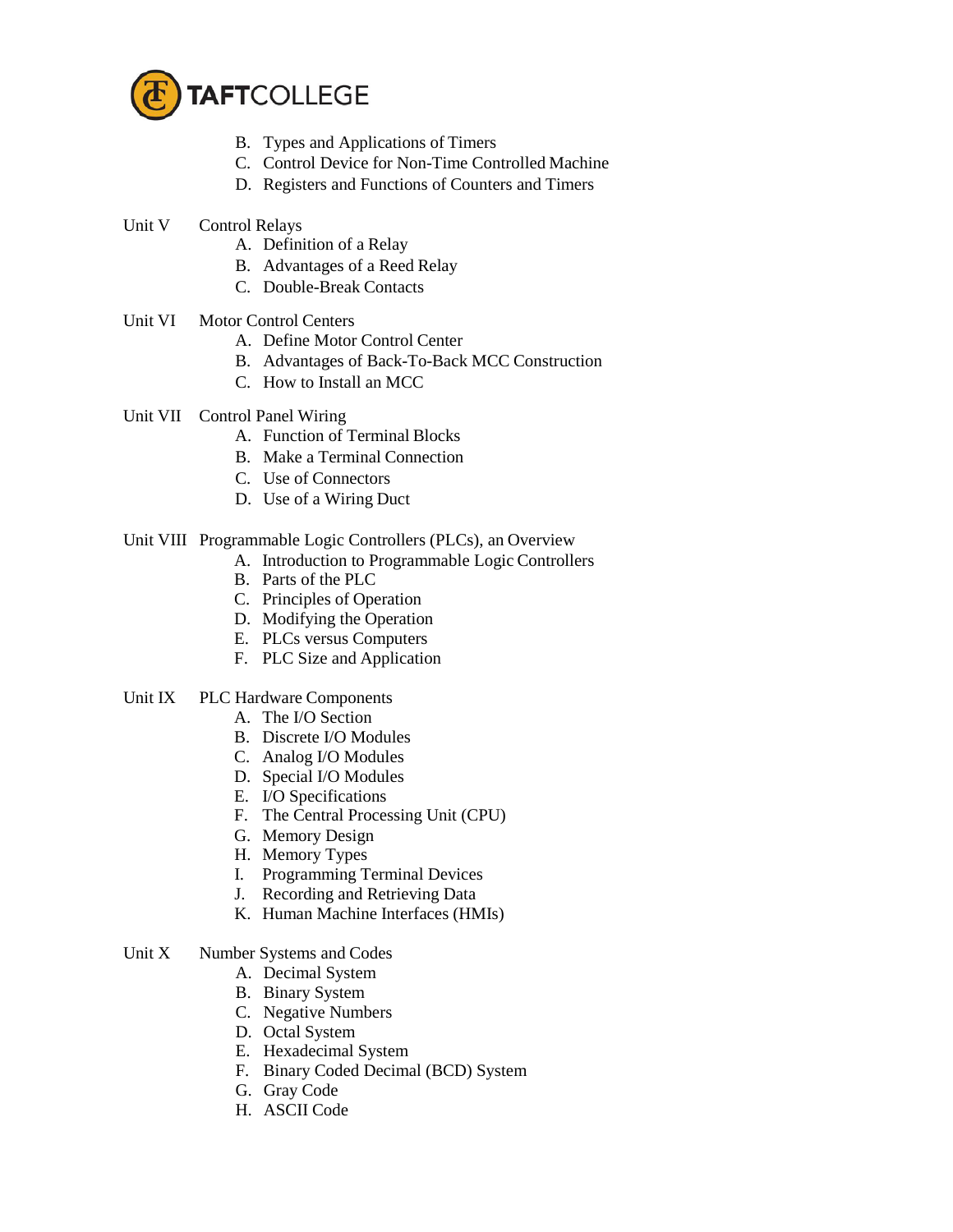

- I. Parity Bit
- J. Binary Arithmetic
- Unit XI Fundamentals of Logic
	- A. The Binary Concept
	- B. AND, OR, and NOT Functions
	- C. Boolean Algebra
	- D. Developing Logic Gate Circuits from Boolean Expressions
	- E. Producing the Boolean Equation for a Given Logic Gate Circuit
	- F. Hardwired Logic versus Programmed Logic
	- G. Programming Word Level Logic Instructions
- Unit XII Basics of PLC Programming
	- A. Processor Memory Organization
	- B. Program Scan
	- C. PLC Programming Languages
	- D. Relay-Type Instructions
	- E. Instruction Addressing
	- F. Branch Instructions
	- G. Internal Relay Instructions
	- H. Programming Examine If Closed and Examine If Open Instructions
	- I. Entering the Ladder Diagram
	- J. Modes of Operation

# Unit XIII Developing Fundamental PLC Wiring Diagrams and Ladder Logic Programs

- A. Electromagnetic Control Relays
- B. Contactors
- C. Motor Starters
- D. Manually Operated Switches
- E. Mechanically Operated Switches
- F. Sensors
- G. Output Control Devices
- H. Seal-In Circuits
- I. Latching Relays
- J. Converting Relay Schematics into PLC Ladder Programs
- K. Writing a Ladder Logic Program Directly from a Narrative Description
- Unit XIV Programming Timers
	- A. Mechanical Timing Relays
	- B. Timer Instructions
	- C. On-Delay Timer Instruction
	- D. Off-Delay Timer Instruction
	- E. Retentive Timer
	- F. Cascading Timers
- Unit XV Programming Counters
	- A. Counter Instructions
	- B. Up-Counter
	- C. Down-Counter
	- D. Cascading Counters
	- E. Incremental Encoder-Counter Applications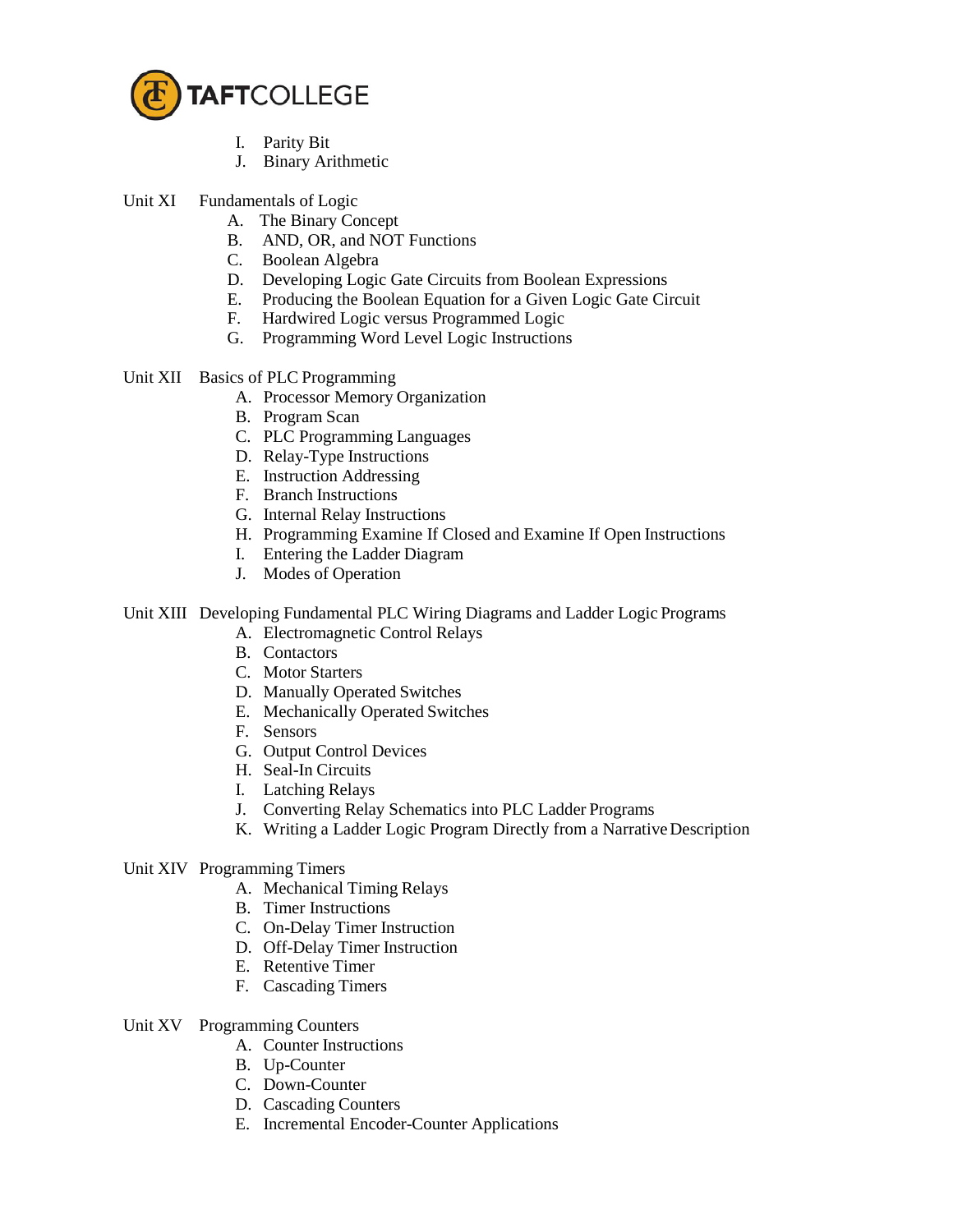

- F. Combining Counter and Timer Functions
- Unit XVI Program Control Instructions
	- A. Master Control Reset Instruction
	- B. Jump Instruction
	- C. Subroutine Functions
	- D. Immediate Input and Immediate Output Instructions
	- E. Forcing External I/O Addresses
	- F. Safety Circuitry
	- G. Selectable Timed Interrupt
	- H. Fault Routine
	- I. Temporary End Instruction
	- J. Suspend Instruction

Unit XVII Data Manipulation Instructions

- A. Data Manipulation
- B. Data Transfer Operations
- C. Data Compare Instructions
- D. Data Manipulation Programs
- E. Numerical Data I/O Interfaces
- F. Closed-Loop Control

## Unit XVIII Math Instructions

- A. Math Instructions
- B. Addition Instruction
- C. Subtraction Instruction
- D. Multiplication Instruction
- E. Division Instruction
- F. Other Word-Level Math Instructions
- G. File Arithmetic Operations

#### Unit XIX Sequencer and Shift Register Instructions

- A. Mechanical Sequencers
- B. Sequencer Instructions
- C. Sequencer Programs
- D. Bit Shift Registers
- E. Word Shift Operations

#### Unit XX PLC Installation Practices, Editing, and Troubleshooting

- A. PLC Enclosures
- B. Electrical Noise
- C. Leaky Inputs and Outputs
- D. Grounding
- E. Voltage Variations and Surges
- F. Program Editing and Commissioning
- G. Programming and Monitoring
- H. Preventive Maintenance
- I. Troubleshooting
- J. PLC Programming Software

#### Unit XXI Process Control, Network Systems, and SCADA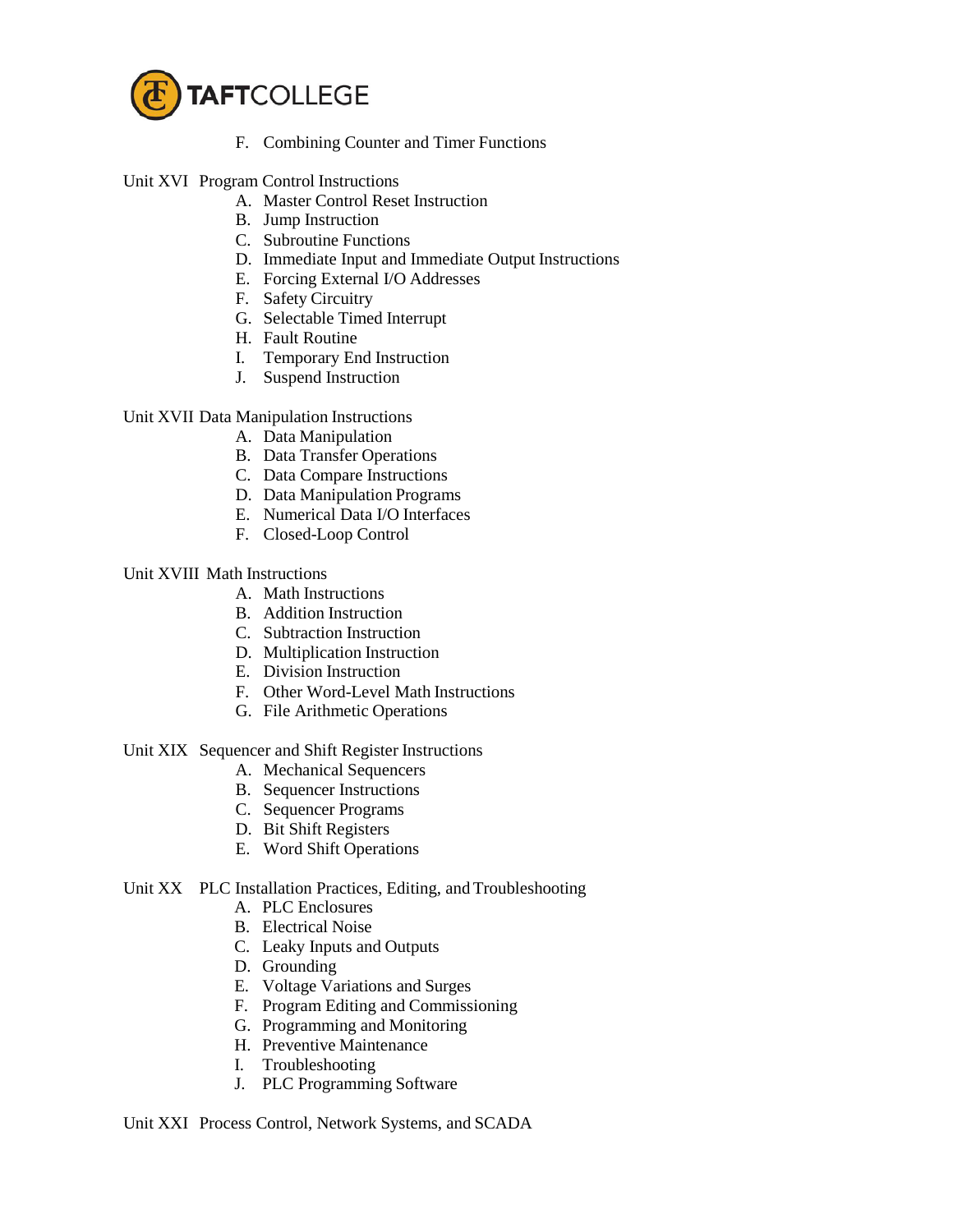

- A. Types of Processes
- B. Structure of Control Systems
- C. On/Off Control
- D. PID Control
- E. Motion Control
- F. Data Communications
- G. Supervisory Control and Data Acquisition (SCADA)

Course Scope and Content (Laboratory):

- Unit I Design, write, operate three PLC ladder logic programs
	- A. One input to control one output
	- B. Two inputs in series to control one output
	- C. Two inputs in parallel to control one output
	- D. Download the programs one at a time to the PLC and operate
- Unit II Design, write, and operate a motor control PLC ladder logic program
	- A. 3-wire motor control to include an E-stop, stop, and start with latching control
	- B. 3-wire motor control with the addition of a jog control
- Unit III Design, write, operate a PLC ladder logic program Two Motors
	- A. 3-wire motor control with E-stop, start, stop, and jog controls to start motor #1 and then Motor #2 five seconds later (TON delay)
	- B. 3-wire motor control with E-stop, start, stop, and jog controls to start a pump motor with a ten second delay before a re-start can happen
- Unit IV Design, write, and operate a PLC Ladder Logic Program
	- A. Control- Projector lamp to include a ten second off delay for the cooling fan
	- B. Control- Traffic intersection, two directions including red, yellow, and greenlights
	- C. Control- Automobile Parking lot, 4 car limit, with vacancy and fulllights
	- D. Control- Production conveyor with box counter and a limit of six boxes per case
	- E. Control**-** Fluid, temperature, or pressure control
- Unit V Troubleshooting PLC Controls in industrial settings and safety standards
	- A. Industrial safety practices
	- B Troubleshooting in in industrial settings (e.g. oil  $\&$  gas, manufacturing)

Learning Activities Required Outside of Class:

The students in this class will spend a minimum of 6 hours per week outside of the regular class time doing the following:

- 1. Studying assigned text, handout materials and class notes
- 2. Reviewing and preparing for quizzes, midterm and final exams
- 3. Completing group projects

Methods of Instruction:

- 1. Lecture and discussions
- 2. Group activities/projects
- 3. Field trips (industrial sites using PLCs)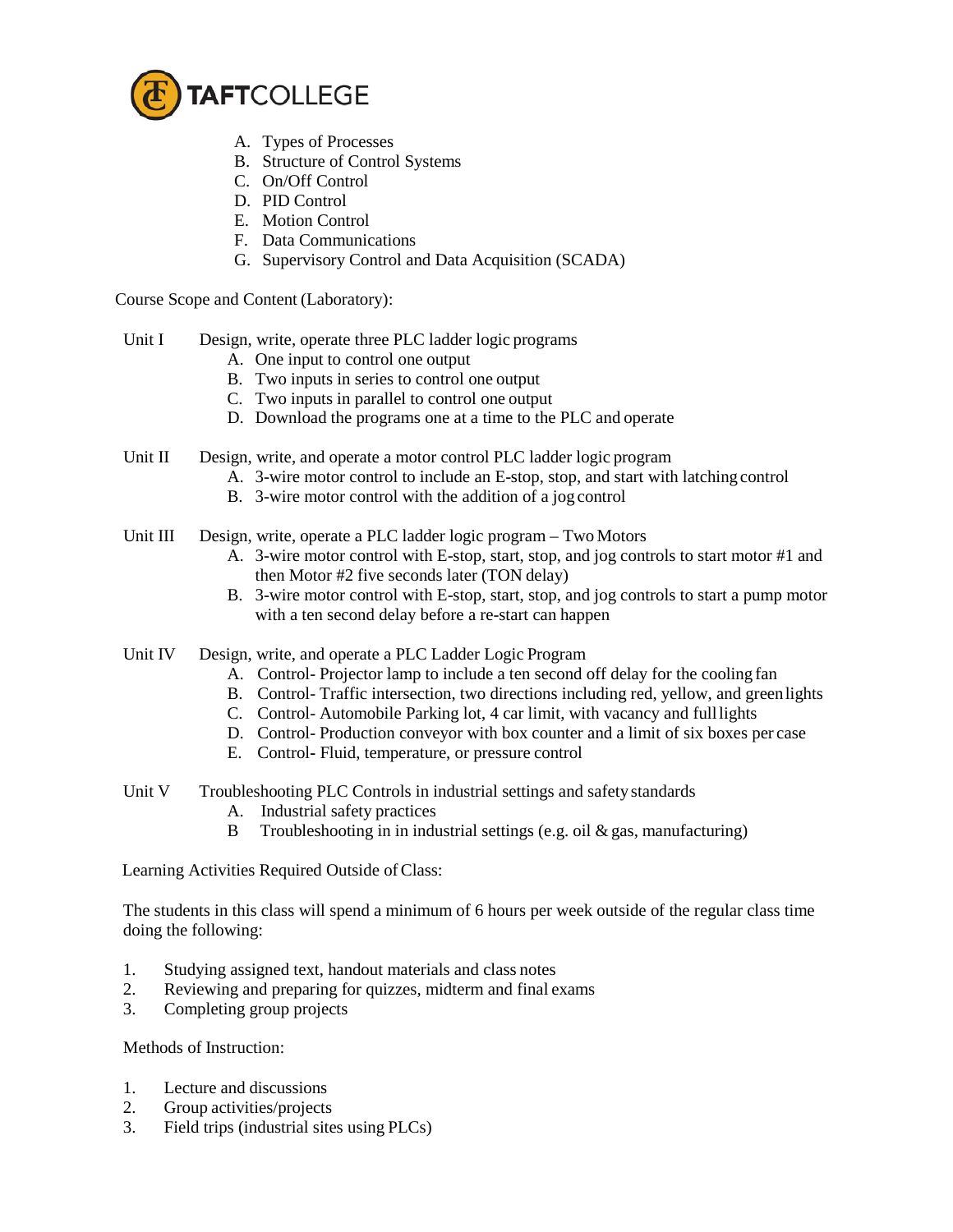

4. Lab

Methods of Evaluation:

- 1. Quizzes
- 2. Exams
- 3. Class Participation
- 4. Individual and group exercises & projects<br>5. Practical Observation
- 5. Practical Observation
- 6. Written reports based on field applications

Laboratory Category: Extensive Laboratory

Pre delivery criteria: All of the following criteria are met by this lab.

- 1. Curriculum development for each lab.
- 2. Published schedule of individual laboratory activities.
- 3. Published laboratory activity objectives.
- 4. Published methods of evaluation.<br>5. Supervision of equipment mainter
- 5. Supervision of equipment maintenance, laboratory setup, and acquisition of lab materials and supplies.

During laboratory activity of the laboratory: All of the following criteria are met by this lab.

- 1. Instructor is physically present in lab when students are performing lab activities.
- 2. Instructor is responsible for active facilitation of laboratory learning.
- 3. Instructor is responsible for active delivery of curriculum.
- 4. Instructor is required for safety and mentoring of lab activities.
- 5. Instructor is responsible for presentation of significant evaluation.

Post laboratory activity of the laboratory: All of the following criteria are met by this lab.

- 1. Instructor is responsible for personal evaluation of significant student outcomes (lab exercises, exams, practicals, notebooks, portfolios, etc.) that become a component of the student grade that cover the majority of lab exercises performed during the course.
- 2. Instructor is responsible for supervision of laboratory clean-up of equipment andmaterials.

| <b>TOP Code:</b>           | 093400: Electronics and Electric Techn |
|----------------------------|----------------------------------------|
| <b>SAM Priority Code:</b>  | C: Clearly Occupational                |
| <b>Distance Education:</b> | Not Applicable                         |
| Funding Agency:            | Y: Not Applicable (funds not used)     |

#### Supplemental Data: